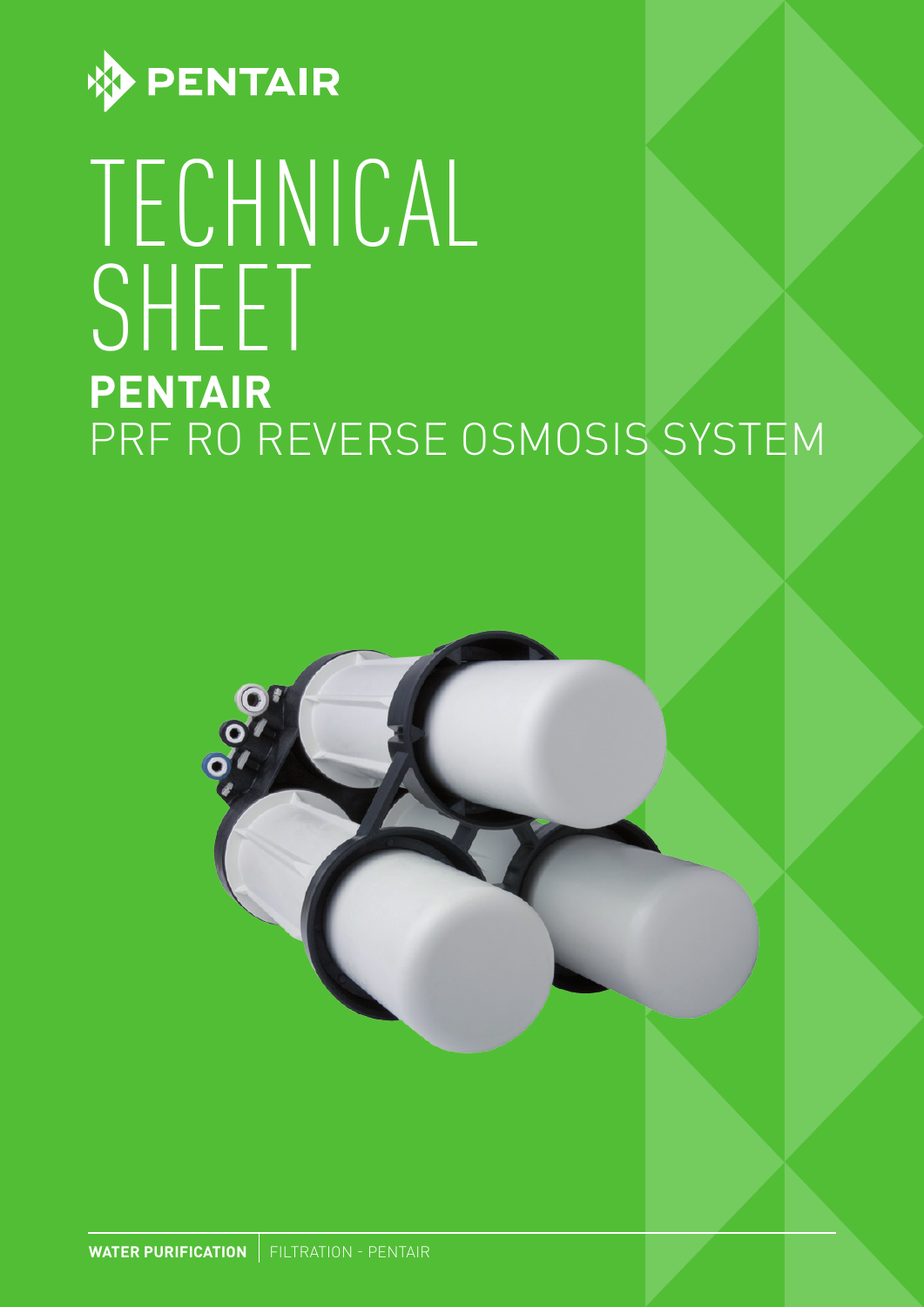# **DENTAIR** TECHNICAL SHEET



### **PRF RO REVERSE OSMOSIS SYSTEM**



#### **TECHNICAL CHARACTERISTICS**

- **•** On-demand flow system, continuous flow, no storage tank needed
- **•** Functionning without pump or electricity, line pressure: 2.76 bar
- **•** Consistent membrane efficiency
- **•** High recovery system
- **•** High impact plastic costruction
- **•** Compact and sleek styling
- **•** Custom high-flow faucet (with air gap)
- **•** Complete product literature and training support

#### **OUTLINE DIMENSIONS IN INCHES (CM)**







#### **APPLICATIONS**

- **•** Steamers
- **•** Coffee makers
- **•** Photography processing
- **•** Water coolers **•** Business offices
- **•** Restaurants
- **•** Humidifiers
- **•** Aquariums **•** Misters
- **•** Pubs
- **•** Many more profitable possibilities

#### **FILTER/MEMBRANE PERFORMANCE SPECIFICATIONS**

| <b>Dimensions</b>   |                   |                  |              |                       |  |
|---------------------|-------------------|------------------|--------------|-----------------------|--|
| Filter Type         | Length            | Diameter         | Flow Rate*** | Average Life          |  |
| Carbon Pre-Filter   | 43.2 cm           | 7.4 cm           | 14.2 Lpm     | 6-12 months, 37 850 L |  |
| <b>RO</b> Element   | 47.6 cm           | 8 cm             | $0.95$ Lpm   | 2-4 years             |  |
| Carbon Post-Filter: | $25.4 \text{ cm}$ | $5.1 \text{ cm}$ | 2.8 Lpm      | $6-12$ months         |  |

\*\*\* Based on internal testing data.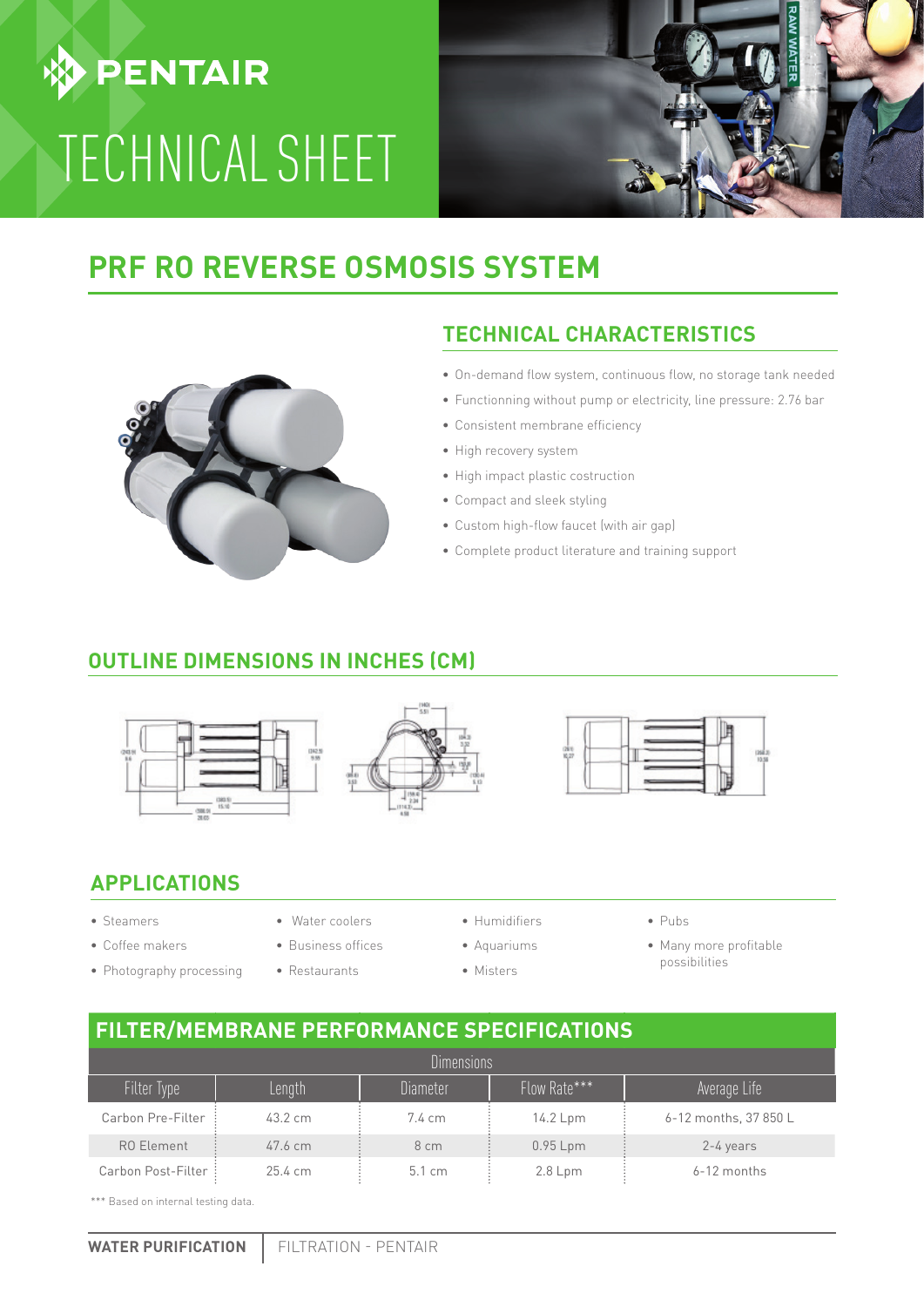

#### **MINIMUM AND MAXIMUM OPERATING CONDITIONS**

| Condition**               | Minimum          | Maximum            |
|---------------------------|------------------|--------------------|
| Inlet Pressure Conditions | $2.76$ bar       | $5.52$ bar         |
| Inlet Temperature         | $4.44^{\circ}$ C | 37.78°C            |
| Inlet TDS                 | 50 mg/L          | 2000 mg/L          |
| Inlet Hardness            | $0$ mg/L         | 171 mg/L           |
| Inlet Chlorine            | $0 \text{ mg/L}$ | $1.0$ mg/L         |
| Inlet Iron                | $0$ mg/L         | $0.1 \text{ mg/L}$ |
| Inlet Manganese           | $0$ mg/L         | $0.05$ mg/L        |

\*\* System is designed for use on potable water sources only.

### **TUBING/FITTING DIMENSIONS**

| Inlet Tubing                           | 1.22 m of 12.7 mm natural tubing (4 feet of 1/2 inch natural tubing)     |
|----------------------------------------|--------------------------------------------------------------------------|
| <b>Concentrate Tubing</b>              | 1.22 m of 9.53 mm black tubing (4 feet of % inch black tubing)           |
| Permeate Tubing                        | 1.22 m of 9.53 mm blue tubing (4 feet of % inch blue tubing)             |
| Drain Tubing (for airgap installation) | $0.91$ m of 12.7 mm red tubing (3 feet of $\frac{1}{2}$ inch red tubing) |
| <b>Drain Connection</b>                | 9.53 or 12.7 mm $[3/8$ or $1/2$ inch                                     |
| Carbon Post-Filter                     | 9.53 mm quick disconnect fittings (% inch quick disconnect fittings)     |

| <b>INLET CONNECTORS</b> |                                                                                                     |
|-------------------------|-----------------------------------------------------------------------------------------------------|
| Option 1                | 12.7 x 12.7 x 12.7 mm tee $\frac{1}{2}$ x $\frac{1}{2}$ x $\frac{1}{2}$ inch tee                    |
| Option 2                | 15.875 x 15.875 x 12.7 mm tee [5/8 x 5/8 x 1/2 inch tee]                                            |
| Option 3                | 12.7 x 12.7 threaded x 12.7 mm tee $\frac{1}{2}$ x $\frac{1}{2}$ threaded x $\frac{1}{2}$ inch tee) |
| Option 4                | 15 x 15 x 12.7 mm tee (0.59 x 0.59 x 1/2 inch tee)                                                  |

#### **PERFORMANCE – FLOW RATE CHARACTERISTICS\***





Flow Adjustment Based on TDS Estimated Flow Change from 750 ppm NaCl/RO = -0.0002 (TDS) + 0.15

\* Estimated flow based on internal test data. Actual performance may vary.